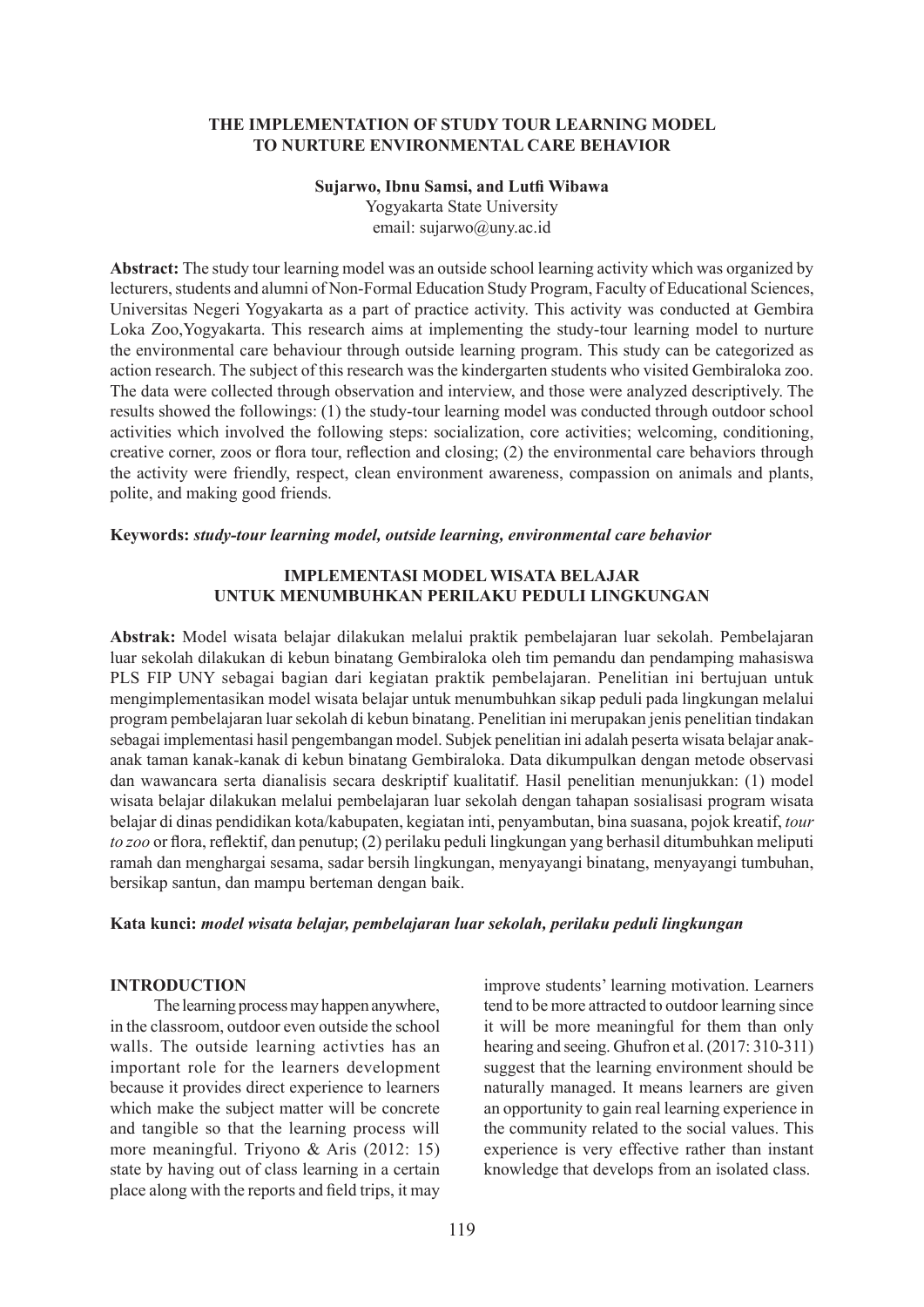The outside learning could be in the form of zoo study tour which allow learners to develop the knowledge about animal and environmental awareness to foster the development of social skills (Pringle et al, 2003). These conditions required the role of a creative teacher in using the environment as learning media and resources. As Kisiel (Lai, 2012: 91) notes that most teachers struggle to link the learning way to their classroom curriculum target. Some strategies have been done by teachers to facilitate learning process in the zoos but there are still many efforts should be done for improvement.

This study tour program at Gembira Loka Zoo is designed by involving the management, lecturers, students and alumni of Non-Formal Department, Faculty of Educational Sciences, UNY. The students and alumni, as the learning facilitators or guide, are expected to gain a fruitful experience as part of their competence improvement. In addition, the process of zoo study tour is also expected to raise actual interaction that is able to transfer the knowledge in the field of flora and fauna for students and other visitor. Zoo is one of the playgrounds that contain effective learning activities. Pringle (Lai, 2012: 91) explains that teaching activities at the zoo allow children to acquire knowledge about animal and environmental awareness to encourage the social skills development.

From the field observations, it was found some fundamental problems related to the limited ability of the management in optimizing the zoo as a learning centre. Also, some people still consider that the zoo is only for recreation because the limited educational infrastructure and facilities to support the learning process. Some cooperation and coordination between sectors or agencies that are less intensive as well as the lack participation of zoo management and higher education make zoo empowerment for learning still low. These conditions affect the learning outcomes of the zoo's study tour.

Hikmah (2017) found that the study tour participants' care for the environment is low. Also, their awareness towards other participants do not reflect any social caring character. Implementation of out-of-school learning program is still not optimal because the management of outdoor learning programs is not well-arranged. For instance, some institutions have not been well served by the guiding team due to the communication errors between the guiding team and the management of Gembiraloka Zoo. The lack utilization of the Gembiraloka collections also causes the outside school learning activities become not optimal. The amount of biodiversity should be utilized to foster the environmental, social and caring character.

The activities that can be done at the zoo is not only recreation but also learning process. Children will be encouraged to develop their creativity in exploring all existing knowledge in the environment. One of the learning method in this activity was the class outing. Playing while studying at zoo is a free activity for learners, so the students can channel their capabilities and ideas and cheer their happiness, so they can eliminate the saturation that may previously experienced in the class.

Study tours are activities conducted in the outside of classroom which is combining tourism activities (recreation) and learning in order to provide knowledge, experience, skills and environmental awareness. It is not only done in the framework of recreation or entertainment only, but also provides the aspects of knowledge, experience, and skills so the students may receive educational values by joining these activities. Rushforth (2008) reveals that study tours offer the participant a 'window on the world' as well as inspirational thing and a catalyst for debate or further study, they are also inevitably subjective sources of insight rather than formal evidence*.*  It means this activity gives participants to view outside the classroom and it provide inspiration and catalyst to discuss the knowledge, experience, skills and learning materials and other additional knowledge. One of the learning activities that are often done is outing class activities.

Out of school learning activity was conducted through outing class to develop creativity, independence, togetherness and environmental care. It can be simply stated that the learning activities outside the classroom aims at developing the social and moral competence of learners. This activity is done together with full of responsibility where it can be used to develop the students' ability as well as eliminating their boredom. Outside schooling at Gembira Loka Zoo is done by instilling the values of local culturebased characters. Ghufron et la. (2017: 310) state that learning based on cultural values is used by teacher to facilitate learners in mastering a set of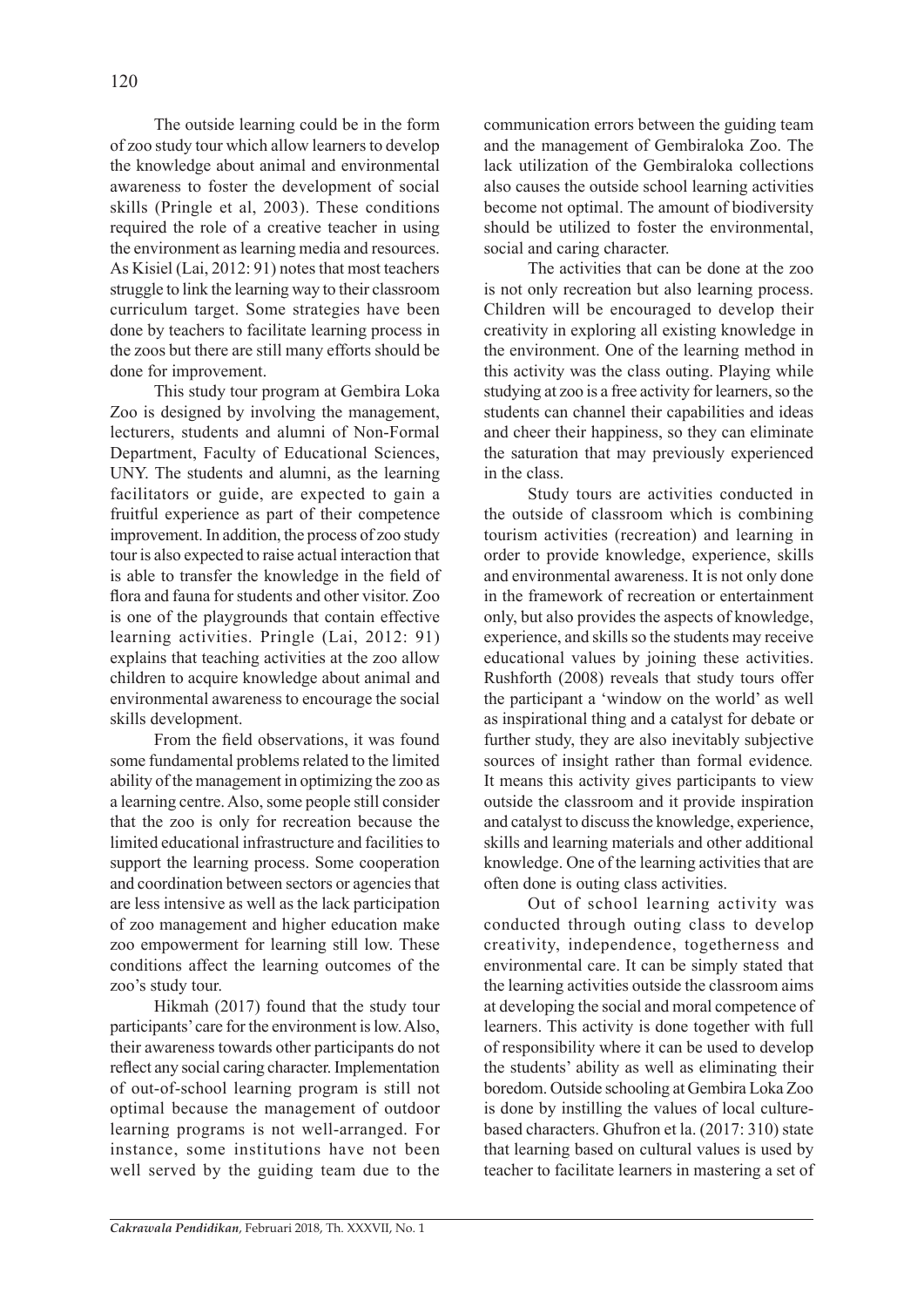competence formula by prioritizing and referring to the cultural values of Yogyakarta. The number of activities done by students enable them to develop the character values of togetherness, caring, responsibility, environmental care, caring, and mutual cooperation. Through this activity, the students are able to remove their boredom in school and to channel it into positive things which may create new spirit. Outing class is also able to train the children to be able to solve the problems they face.

#### **METHOD**

This research method was an Action Research, as a continuance of the development model that create a product as well as to test the effectiveness of the product. The product is a model of study tours at the zoo as an off-campus laboratory. After the model was completed, then Gembira Loka zoo was chosen as the implementation setting.

The development of this study tour model referring to the action research method. The design product was in the form of study tour models at the zoo as an off campus laboratory. Furthermore, it was implemented in an outof-school learning activity that was managed together with the Non Formal Education Study Program, UNY and the management of Gembira Loka zoo. The learning model through out-ofschool learning was done through the socialization stage (introduction of out-of- school learning programs to users, education board, schools and community); implementation (welcoming, introduction, atmosphere building, outing class, creative corner, zoo tour), and reflection.

The subject of this study was the students from kindergarten, elementary, junior high school, and senior high school. Those were supported by information from the management of Gembira Loka zoo, students and alumni of Non Formal Education Study Program, UNY.

The data were collected through portfolio work, Focus Group Discussion (FGD), observation, and interview. This interview technique was used to obtain data on the parties who had access to the program. It was to clarify their role to the program in the context of its accessibility as well as their following efforts to expand the accessibility of the university side towards the zoo. The collected data was analyzed with qualitative descriptive technique and those were interpreted through the stages of data collection, data reduction, data presentation, and conclusion.

# **Result and Discussion Result**

# **Implementation of Study Tour Model Through out of School Practice in Gembira Loka Zoo**

Study tour model was done through outof-school learning practices in Gembira Loka Zoo with the guidance team of Non Formal Education students of UNY, as part of teaching practice activities. The learning activities included welcoming, atmosphere building, creative corner games, flora and fauna zone exploration, and reflection. Meanwhile, the learning activities were done through mentoring, games, learning by doing, practice, and reflection. The study tours learning was through the preparation stage, outdoor learning in the form of atmosphere building, creative corner, flora or fauna exploration, games, and reflection. Each activity was done through the following stages.

The first is preparation where in this stage the guide prepared the learning media, the places, and the learning resources to support the activities which covering the following points.

The objectives were to make the participant: (a) acquiring the knowledge, the skills and the positive attitude in managing the potential of Gembira Loka as media and learning centre; (b) having a significant interest in environmental and animal learning participants; (c) fostering the learning motivation

The materials were in the form of creative corner, game and mentoring including welcoming, atmosphere building, flora & fauna zone exploration (aves, reptile, mammal, and fishes), creative corner (pop up, pottery painting, planting, animal crowns, and mosaics), recalling, and reflection.

The strategy of the activity, i.e. it was the procedure and the arrangement of material delivery and information extraction in achieving the learning objectives. The learning strategies in this activity included mentoring, problem solving, experiential learning, and learning by doing. The used strategies were lecturing, games, assignments, group discussions, practices, and mentoring.

The required media was influenced by the type and the form of activities, the objectives, and the participants conditions. Those were printed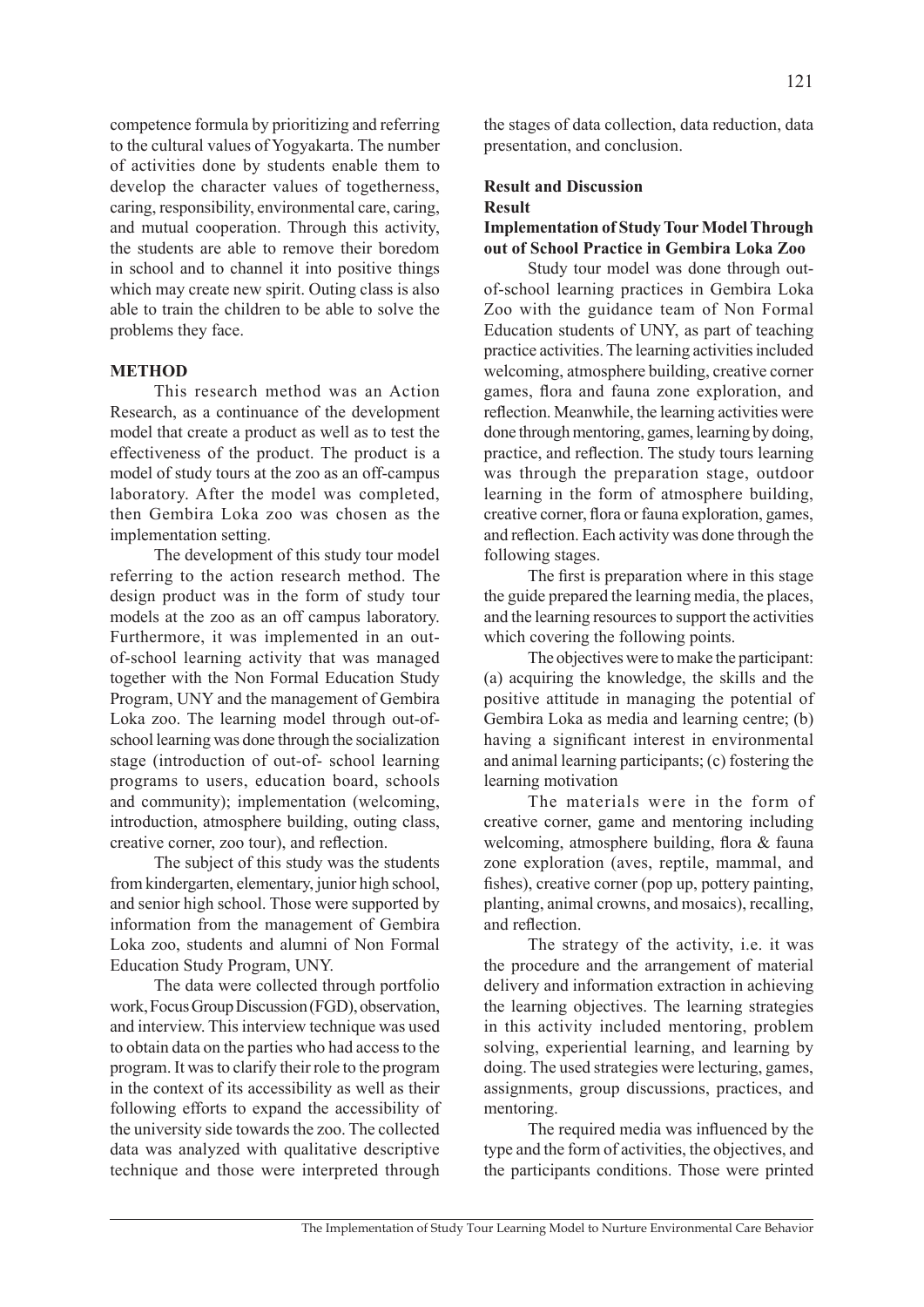media, stationary, LCD, various fauna & flora, paper paint, paper board, balloon, pottery, yarn, and other relevant media.

Then, the teaching material was needed to provide guidance to participants in attending outing class activities, training, and field practice. The materials in study tour activities in the form of learning guides, a model for study tuor management based on certain characteristics and local potentials.

Each learning activity learning was done by the stages of (a) introduction that includes the development of atmosphere, motivation, and apperception; (b) core activities, creative corner, practice and mentoring; (c) closing (recalling or reflection). The implementation of learning activities began with the tasks division by the guide to make the course of activities easier. The guide prepared several tools and materials to be used in the study tour activities at Gembira Loka Zoo. They also had their own respective duties. The Implementation of learning activities include the following sections.

The welcoming activity, it was performed by the guides and the clowns. In this stage, the guide tried to get closer to the participants to make them feel more comfortable with the guide until the end of the activity. Through this section, the participants would not not feel awkward because they did not recognize the guide. By feeling comfortable with this activity, the participants can understand the purpose of the activity well and it can be used as new knowledge and it can be transferred to friends and others outside the school environment.

The atmosphere building activities, it was as a means of warming up to attracting and improving participants' motivation to learn. The optimization in the material delivery gave a good impression to the participants so that participants can grasp the menaing of the presented material. In the atmosphere building activity, the participants should interact and perform the motion activity to build their enthusiasm.

After conducting the atmosphere building, the participant was directed to the certain place which had been previously prepared by other guide. The place called creative corner was located in the open space within the Gembira Loka Zoo. Here, the activities began with the conditioning to facilitate the guides in delivering creative corner activities. The conditioning process was done slowly so that the participants could follow the instructions.

# **The Study Tour Activities through Outside School Learning**

The core activities of outside school learning were through creative corner and outing class. This activity was carried out in natural zones and fauna zones by involving the participants' physical and mental activities. This purpose of this activity was to nurture the leadership and self-management attitude through interactive techniques. Also, it had function to drill a sense of togetherness, leaning motivation, environmental awareness, social, skills & new knowledge.

The next learning tour activity was a creative corner. In this part, the participants were facilitated by the zoo management to join the activity in the form of hand skill. The results in this creative corner can be brought home in order to make that parents know the activities done by their children. From this activities, the participants can develop their creativity through the provided skills tasks. Therefore, they would be encouraged to participate in creative corner activities in the future.

The selection and determination of creative corner types was adjusted to the level of participants. The guides play a role in the selection of the right creative corner activities with the participants' age and development level. Several types of creative corner such as pop-ups, painting pottery, planting, animal crowns, and mosaics. The activities that had been done in Gembira Loka Zoo were pop-ups, painting pottery, mosaic, planting and animal crown.

In flora and fauna zone exploration, the participants were taught to look after the animals and the plants not just feeding or planting. However, all kinds of materials and skills were set with fun outing class activities. This activity was done in Gembira Loka which was broad so that participants could feel free to express knowledge and experience that had been studied. The outing class activities also taught the participants to get to know the environment and made them love it more. When the learning took place, the participants interact directly with the flora and fauna that became the collection of Gembira Loka Zoo. It could effectively foster the interest in learning. During out- of-school learning activities ranging from pick-up, atmosphere building,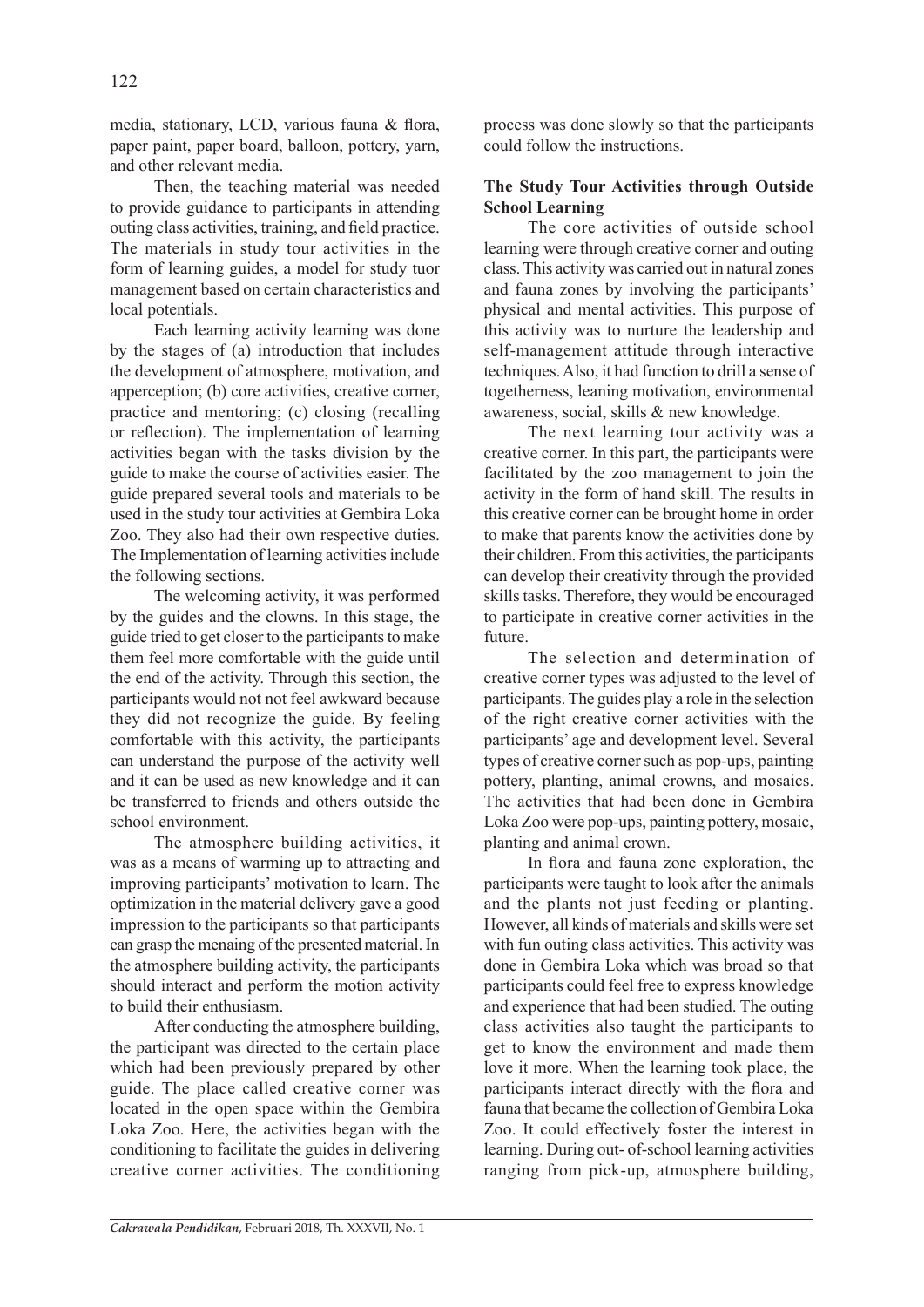creative corner, zoo tourito into recalling, most of articipants had also successfully implemented a caring attitude towards the environment.

In out-of-school learning, the participants were always accompanied by the guides (college students of Non Formal Education Study Program). The Management always gave the them the material enrichment in order to make learning activities run optimally. The participants must also follow the rules where all activities in the field were handled by the guide. It means the guides took an important role in this activity. The direction from the guides will be obeyed by the participant and this was the condition to instill environment caring attitude.

The guide should have good communication skills and be flexible in delivering the material. The guide is expected to be patient but firm. The guide should be able to give the attention to the participant to guarantee the material can be accepted. In addition, the guides were also required to be creative and innovative to make the learning process full of joy.

Reflection (recalling), it was the activity to recall the gained knowledge and experience during the out-of-school learning activities and the knowledge from their schooling process. Here, participants were invited to think and to reflect on the material and the object of learning associated with their daily life. By having this, the participants feel the study tour activity was very fun.

Then, assessment was done in the form of monitoring and evaluation activities. Monitoring was conducted during the training activities (theory and practice), implementation, up to the mentoring stage. Assessment was done by the program management and the study tour participants mutually.

Finally, closing activity was done with reflection to take meaningful knowledge from every activity to be reflected in everyday life.

# **The Implementation Result of Study Tour Learning Model**

The implementation of learning activities was e periodically and systematically arranged into learning materials for the further guides and participants. The activities were conducted to apply the study tour model that had been arranged in the lab and Gembira Loka Zoo. This learning activities can enhance participants' knowledge and experience on the names, types, and characteristics of flora and fauna. This out-of-school learning activity trained values of environmental caring attitude as explained follows.

The first is humanist attitudes habituation. From the beginning, the participants began to practice attitudes to others by greeting, being friendly, smiling and others. For example, if they precedes they must greeted "excuse me"; if they want to leave the group, they should ask permission; if they want to wear something, they must get permission from the owner. They were taught to love and respect each other where mocking and demeaning was prohibited. The material was presented at the welcoming and atmosphere building in the learning practice. This material was given to make children to have a habit of respecting others.

The habit of throwing out the trash in proper place. In the learning activities at Gembira Loka Zoo, the participants were made familiar to cleanness. Participants were taught how to keep the environment clean by taking the garbage in its place. It was an indicator of caring the environmental cleanliness. This habit should be familiarized as early as possible. In addition, participants were also told the consequences of littering where it can be a factor of flooding and blockage of waterways that can be a nest of mosquitoes that make various disease. The outside school learning started from small things, such as teaching the children to take responsibility for their own trash. It aimed at nurturing a sense of environmental care that one of the indicators was throwing garbage in the provided container.

Planting seeds was one of the activities in a creative corner. It was done by using the medical plant type. This activity was facilitated by the management and the implementation was accompanied by the guide. The tools and materials for this activity were the seeds, the compost, and the polybag which were already available in the planting area. This activity can be done if the number of participants less than 100 children and already in elementary level. After the planting process had been finished, the participant was then given an explanation by the guide the way to look after the plant. The purpose of this activity was to make the learners able to plant the seeds right way as well able to look after the plants so that it can increase their interest to the the environment.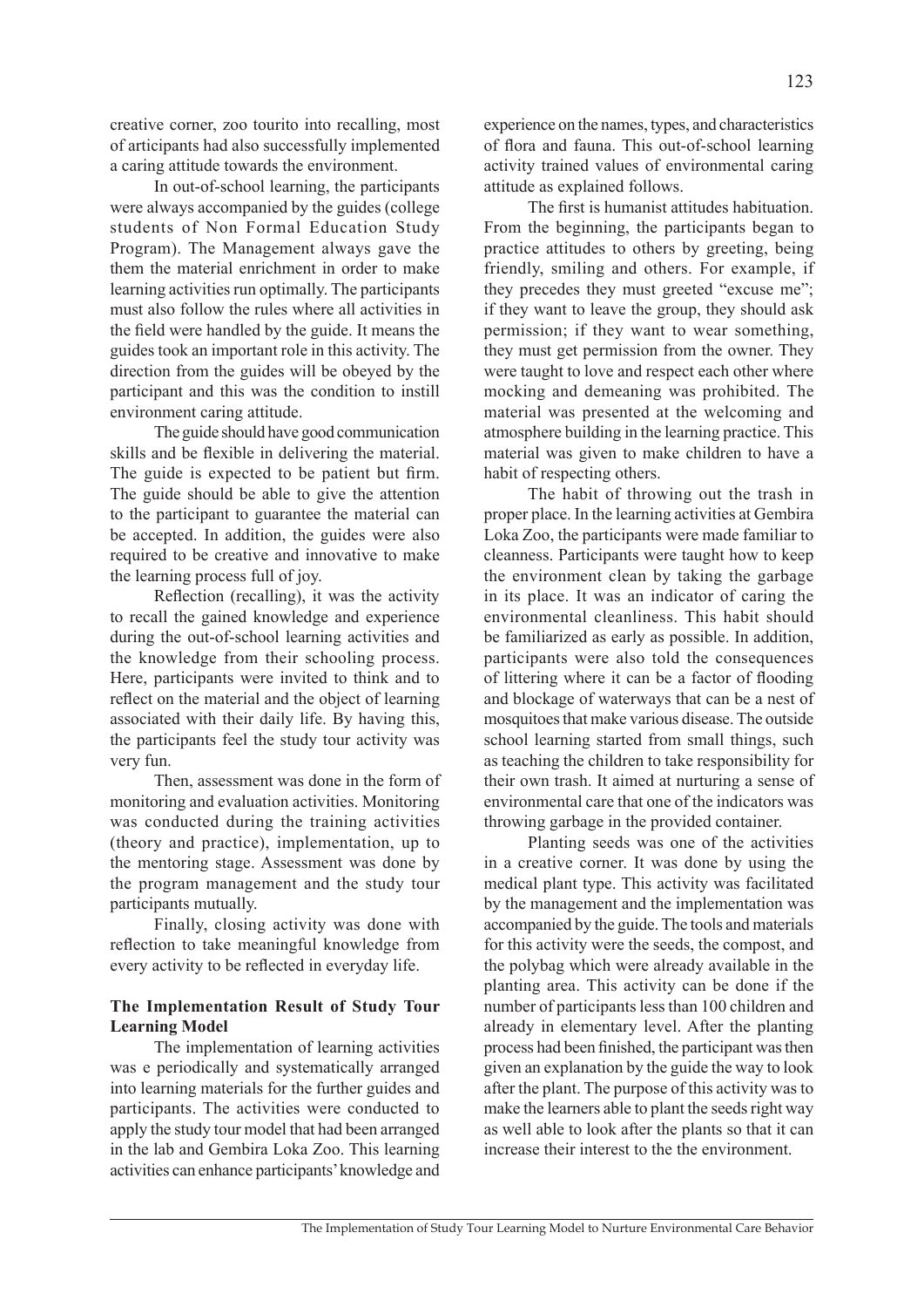The exploration of flora and flora zone (medical plants, ornamental plants) and fauna (Aves, reptile, fishes, and mammalian) was important material since it was related to the function of Gembira Loka Zoo as a conservation place. By having this exploration, the participants could know further about biodiversity that can make them be such generation that love and utilize the environment wisely. Learners were also taught to conserve the natural resources like the effective use of water where it can be learned from the water management system at Gembira Loka Zoo.

Besides fostering environmental attitudes, the out of school learning was also taught about the social value, such as polite and other values to make them better person. It was nurtured by accustomed polite attitude. Politeness is a must during out-of-school learning because as public recreation, such attitude was needed to respect other visitors. The practice of saying "excuse" and "thank you" was an example of this simple habituation. This was also relevant with the status of Yogyakarta as a city that uphold the customs, politeness where manner was given a big attention.

Also, the cooperation ability in out of school learning was necessary because the participants will be divided into several groups. Participants of out-of-school learning activities were divided into several groups before the activity with the ratio of 1:20, 1 guide accompanying 20 participants. it was necessary to establish cooperation in groups in order to keep the conducive condition.

Moreover, oving other people and creatures was one indicator of the social caring characters. In out-of-school learning, this indicator was implemented with flora and fauna care activities, such as seed planting activities where participants not only planting but also learning the way to look after the plant. This material related to care value was delivered by giving an explanation when the students planting seeds or in the zoo tour activities by explaining unique facts of the animal. The guide also explained the function of Gembiraloka Zoo as a conservation place which in charge of breeding and growing wildlife plants as well as maintaining its purity.

#### **Discussion**

Study tour is a learning activity arranged in the form of sight-seeing to improve the knowledge, behavior and experience of the participants. It can also be interpreted as a travel activity by a group of people to learn something like location, culture, and tradition. Moreover, it is designed to improve the quality and motivation of students in zoo learning, Related to this model, Davidson et al. (2010) suggests the following (1) teachers should make clear learning objectives in accordance with the curriculum as well as integrating the initial and post visit activities to empower the effectiveness of learning during the visits; (2) teachers should allow students to make group freely to facilitate them to observe, to discuss, to learn, and to have fun in their group activities; (3) teachers should encourage students students'motivation and interest during their visit at the zoo.

Study tour, often, referring to an educational activity where this activity offers participants to see the window of the world. This activity is also able to provide inspiration and catalyst for discussion that may require further study. The location of study tours is also a definite source of subjective insight rather than formal evidence, Rodger (1998), suggests that tourism or educational tourism is intended as a program in which the participant travels on a particular place in a group with the ultimate goal of gaining learning experience directly related to the visited location. It is conducted through out-of-school learning. Husamah (2014, p.54) clarifies the advantages from this activity is to facilitate the participants to gain experience directly so that learning activities can be meaningful.

The implementation of outside schools learning in improving the behaviour of environmental care in Gembira Loka Zoo, Yogyakarta was conducted through the concept of out of school learning which material learning activities tailored to the condition of the zoo as a conservation place. Beside as a place of conservation, it also serves as a place of research and education. It embodies ecotourism by taking role as conservation agency for saving animals and plants as well as preserving its purity kind. It also carries the concept of environment-based education and maintains its development of their science field through their educational programs.

To succeed the goal of study tour at the zoo, Summers (2004) suggests that teachers make some proper preparation. They should give in-depth questions to guide their students to have meaningful learning and to integrate the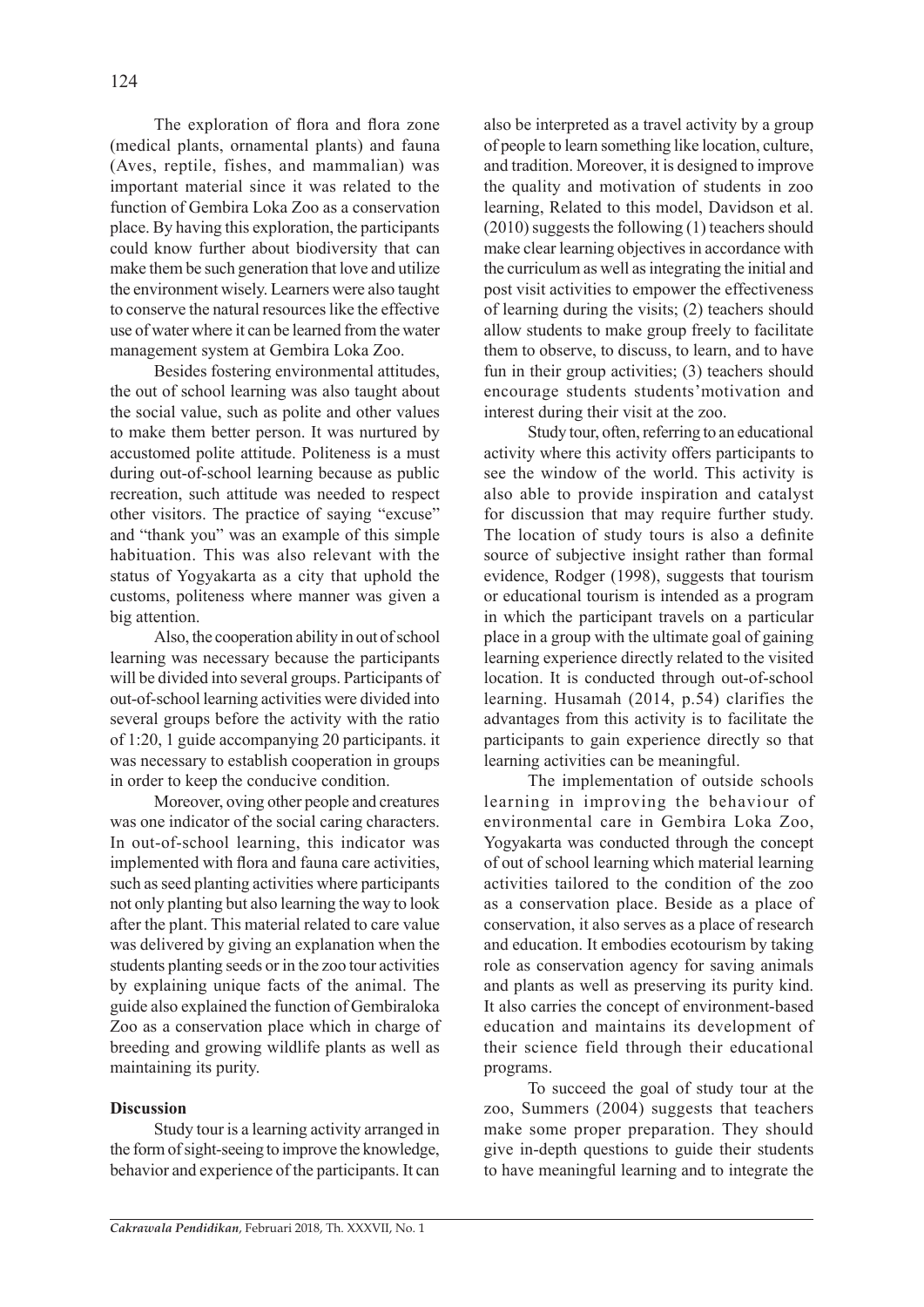activities across the broader range of learning materials by promoting effective zoo learning. Furthermore, Trainin et al. (2005) state that the entire observation activities, animal care, report writing, inquiry activities can improve students' learning motivation and strengthen the concept of animal and environmental care.

The outside school learning provides new perspective in delivering learning materials. Law No. 2 of 1989 on the national education system stated that out of school learning as one from two educational paths that educate the people life. In addition, it provides some skills that can help society to create their own job field. Hamijoyo (Kamil, 2011: 14) states that non-formal education is well-organized and sustainable effort beyond the formal system, where it is through social relationships to guide individuals, groups and communities to have meaningful ideals to improve living standards in all fields.

Study tours as out-of-school learning are directed to nurture the character values to the participants. It is the values of human behavior associated with God, ownself, human, environment, and nationality which is embodied in thoughts, attitudes, feelings, words and deeds based on religious norms, laws, manner, culture, and customs (Sunarso & Paryanto, 2016:72). Explicitly, the material to nurture the environmental caring character has not been included in the learning outcomes. However, this behavior is very important to develop caring attitude and love to others. Wuryandani et al (2016: 208) states through the provision of good character values, the students will be easier to interact and to adapt to the surrounding environment. The guides injecting environmental caring behavior when guiding participants in the field using their knowledge which is obtained through lectures and training. The collection of Gembira Loka zoo can be used as a medium of learning about the value of environmental and social care. The efforts to develop those values are also done with the materials enrichment during training of trainer.

In out-of-school learning the participants are always accompanied by guides. They play a significant role in the activities of outside school learning because they directly communicate with the participant. There are several activities in this model which can nuture the characters of environmental and social care. Those activities

are the habit of placing the rubbish in the proper container, planting seeds, flora and fauna exploration, being polite, cooperation, as well as loving other people and other creatures.

## **CLOSING**

Study tour model was done through outof-school learning practices. It was conducted at Gembira Loka zoo by the guidance team, i.e. the student of Non Formal Study Program, Faculty of Educational Science, UNY as part of the teaching practice course. The learning activities were conducted through the following stages, welcoming, atmosphere building, creative corner game, fauna and flora exploration, and reflection. The activities are done through mentoring techniques, games, learning by doing, performance, and reflection. The environmental care attitudes that have been nutured through this out-of-school learning model including being friendly, respect, environmental awareness, loving animals and plants, being polite and being able to make good friends

#### **ACNOWLEDGEMENT**

This article is the research result about the development of study tour learning model at Gembira Loka Zoo as off campus laboratory of Non Formal Education Study Program, Faculty of Educational Science, UNY. The author would like to thank to the Director of Research and Community Service, Directorate General of Director General of Development and Research Enhancement, Minister of Research, Technology, and Higher Education which has funded this research. Our gratitude also goes to the Editorial Board of Jurnal Cakrawala Pendidikan, Institute of Educational Development and Quality Assurance, UNY.

#### **REFERENCES**

- Davidson, S.K., Passmore, C., & Anderson, D. 2010. Learning on Zoo Field Trips: The Interaction of the Agendas and Practices of Students, Teachers, and Zoo Educators. *Science Education*, 94 (1), 122-141.
- Ghufron, A., Budiningsih, C.A., dan Hidayati. 2017. "Pengembangan Pembelajaran Berbasis Nilai-Nilai Budaya Yogyakarta di Sekolah Dasar". *Cakrawala Pendidikan*, 36 (2): 309-319.